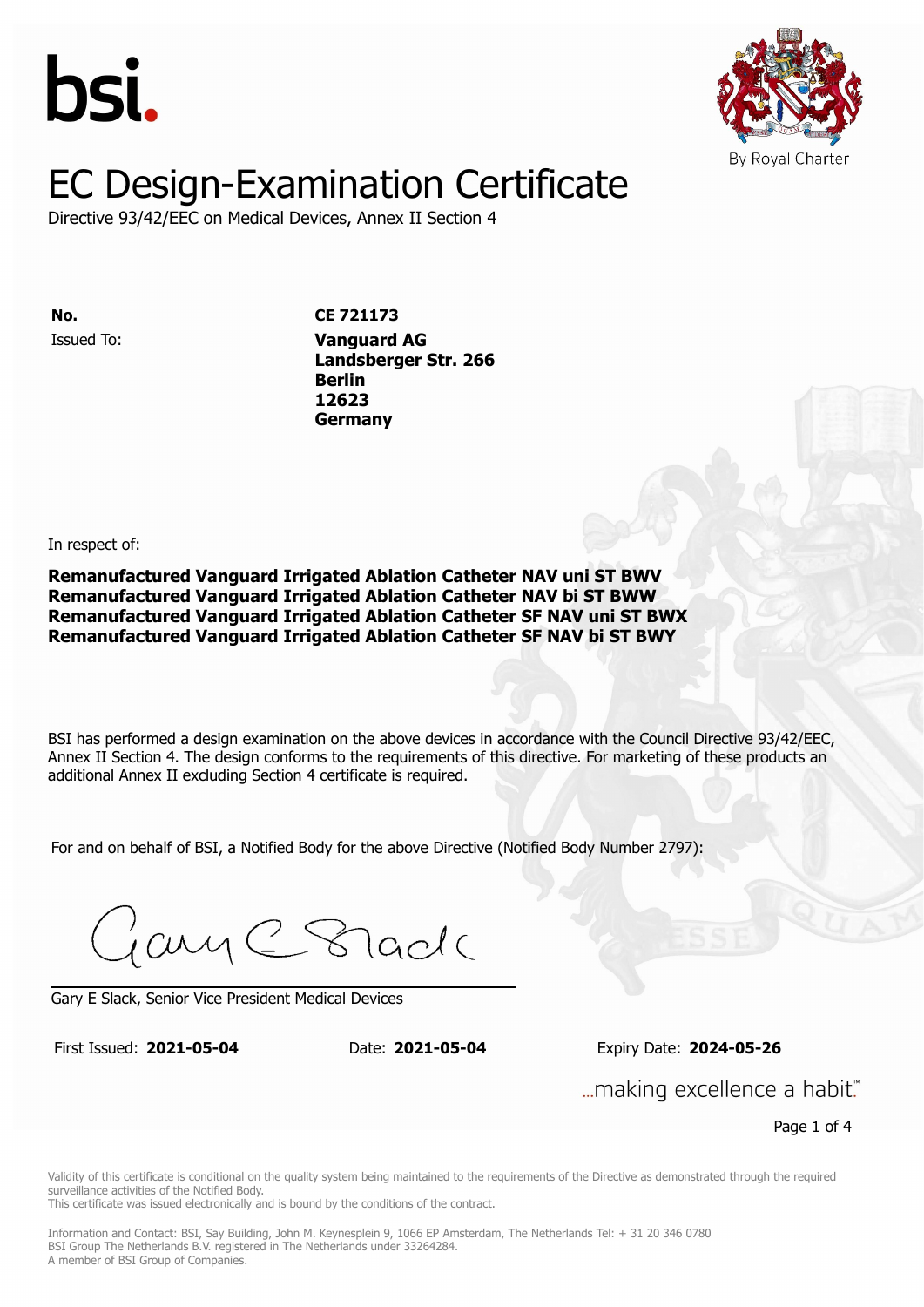



#### **Supplementary Information to CE 721173**

Issued To: **Vanguard AG Landsberger Str. 266 Berlin 12623 Germany**

| Catalogue<br>No. | <b>Device Name</b>                                        | <b>Model, Type</b>                     | <b>Intended Use per IFU</b>                                                                                                                                                                                                                                                                                                                                                                                                                                                                                                                                                          | <b>Classification</b> |
|------------------|-----------------------------------------------------------|----------------------------------------|--------------------------------------------------------------------------------------------------------------------------------------------------------------------------------------------------------------------------------------------------------------------------------------------------------------------------------------------------------------------------------------------------------------------------------------------------------------------------------------------------------------------------------------------------------------------------------------|-----------------------|
| 35117            | Vanguard Irrigated Ablation<br>Catheter NAV uni ST BWV    | D-Type 8F 115cm 4p 1-<br>6-2 TC TF3.5  | The Vanguard Irrigated Ablation<br>Catheter NAV ST BW is<br>indicated in conjunction with<br>compatible accessories for<br>catheter-based<br>electrophysiological mapping<br>(stimulation and recording) and<br>in conjunction with a compatible<br>RF generator for cardiac<br>ablations.<br>In combination with a<br>compatible CARTO 3 navigation<br>system, the Vanguard Irrigated<br>Ablation Catheter NAV ST BW<br>provides real-time information<br>on the contact force between<br>the catheter tip and the heart<br>wall as well as on the position of<br>the catheter tip. | Class III             |
| 35118            | Vanguard Irrigated Ablation<br>Catheter NAV uni ST BWV    | F-Type 8F 115cm 4p 1-<br>6-2 TC TF3.5  |                                                                                                                                                                                                                                                                                                                                                                                                                                                                                                                                                                                      | Class III             |
| 35119            | Vanguard Irrigated Ablation<br>Catheter NAV uni ST BWV    | J-Type 8F 115cm 4p 1-<br>6-2 TC TE3.5  |                                                                                                                                                                                                                                                                                                                                                                                                                                                                                                                                                                                      | Class III             |
| 35123            | Vanguard Irrigated Ablation<br>Catheter NAV bi ST BWW     | DD-Type 8F 115cm 4p<br>1-6-2 TC TE3.5  |                                                                                                                                                                                                                                                                                                                                                                                                                                                                                                                                                                                      | Class III             |
| 35124            | Vanguard Irrigated Ablation<br>Catheter NAV bi ST BWW     | FF-Type 8F 115cm 4p<br>1-6-2 TC TE3.5  |                                                                                                                                                                                                                                                                                                                                                                                                                                                                                                                                                                                      | Class III             |
| 35125            | Vanguard Irrigated Ablation<br>Catheter NAV bi ST BWW     | JJ-Type 8F 115cm 4p 1-<br>6-2 TC TE3.5 |                                                                                                                                                                                                                                                                                                                                                                                                                                                                                                                                                                                      | Class III             |
| 35126            | Vanguard Irrigated Ablation<br>Catheter NAV bi ST BWW     | FJ-Type 8F 115cm 4p 1-<br>6-2 TC TE3.5 |                                                                                                                                                                                                                                                                                                                                                                                                                                                                                                                                                                                      | Class III             |
| 35127            | Vanguard Irrigated Ablation<br>Catheter NAV bi ST BWW     | DF-Type 8F 115cm 4p<br>1-6-2 TC TE3.5  |                                                                                                                                                                                                                                                                                                                                                                                                                                                                                                                                                                                      | Class III             |
| 35120            | Vanguard Irrigated Ablation<br>Catheter SF NAV uni ST BWX | D-Type 8F 115cm 6p 1-<br>6-2 TC TE3.5  |                                                                                                                                                                                                                                                                                                                                                                                                                                                                                                                                                                                      | Class III             |
| 35121            | Vanguard Irrigated Ablation<br>Catheter SF NAV uni ST BWX | F-Type 8F 115cm 6p 1-<br>6-2 TC TF3.5  |                                                                                                                                                                                                                                                                                                                                                                                                                                                                                                                                                                                      | Class III             |

First Issued: **2021-05-04** Date: **2021-05-04** Expiry Date: **2024-05-26** ... making excellence a habit."

Page 2 of 4

Validity of this certificate is conditional on the quality system being maintained to the requirements of the Directive as demonstrated through the required surveillance activities of the Notified Body.

This certificate was issued electronically and is bound by the conditions of the contract.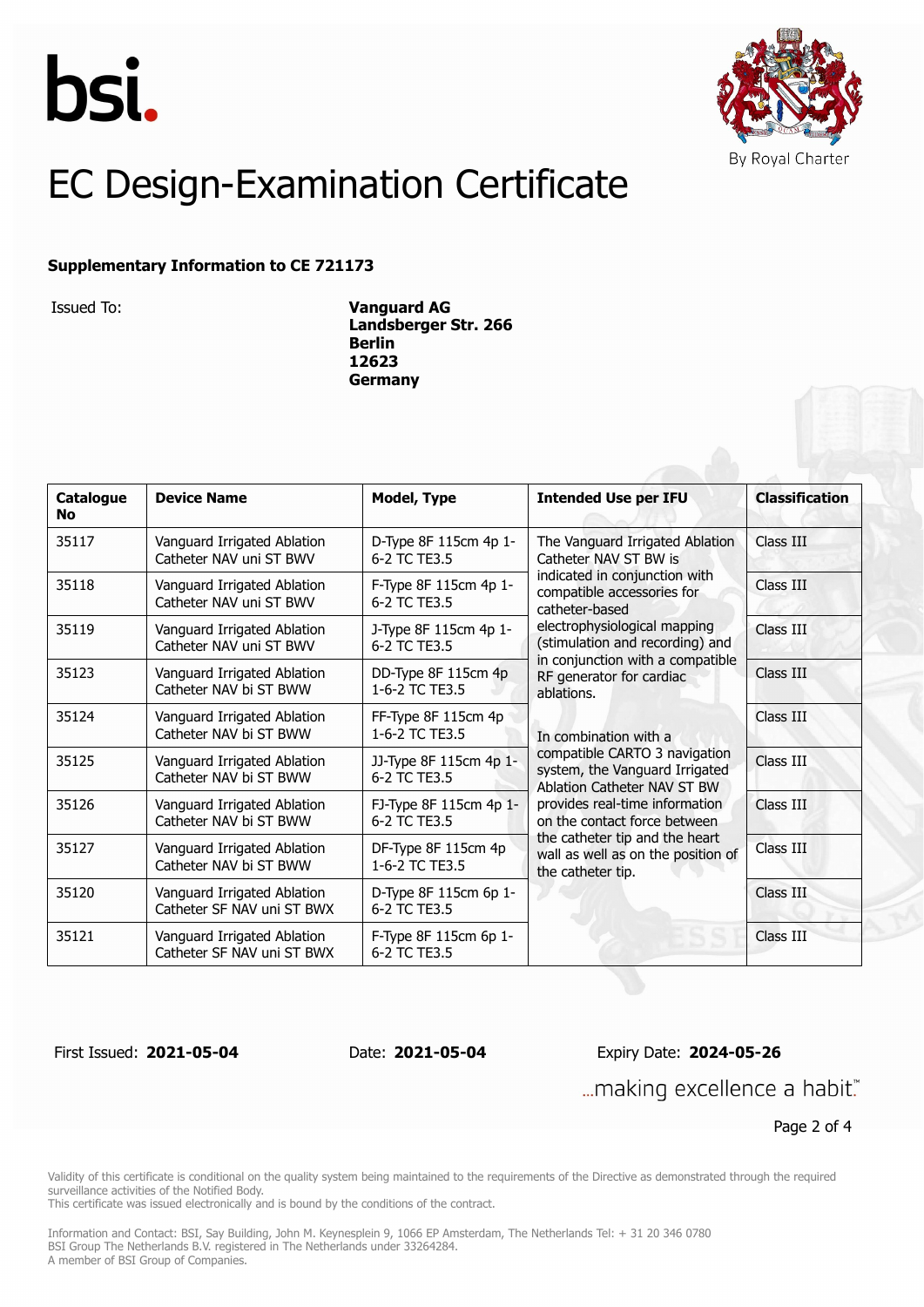



#### **Supplementary Information to CE 721173**

Issued To: **Vanguard AG Landsberger Str. 266 Berlin 12623 Germany**

| Catalogue<br><b>No</b> | <b>Device Name</b>                                        | Model, Type                            | <b>Intended Use per IFU</b>                                                                                                                                                                                                                                   | <b>Classification</b> |
|------------------------|-----------------------------------------------------------|----------------------------------------|---------------------------------------------------------------------------------------------------------------------------------------------------------------------------------------------------------------------------------------------------------------|-----------------------|
| 35122                  | Vanguard Irrigated Ablation<br>Catheter SF NAV uni ST BWX | J-Type 8F 115cm 6p 1-<br>6-2 TC TE3.5  | The Vanguard Irrigated Ablation<br>Catheter NAV ST BW is                                                                                                                                                                                                      | Class III             |
| 35128                  | Vanguard Irrigated Ablation<br>Catheter SF NAV bi ST BWY  | DD-Type 8F 115cm 6p<br>1-6-2 TC TE3.5  | indicated in conjunction with<br>compatible accessories for<br>catheter-based<br>electrophysiological mapping<br>(stimulation and recording) and                                                                                                              | Class III             |
| 35129                  | Vanguard Irrigated Ablation<br>Catheter SF NAV bi ST BWY  | FF-Type 8F 115cm 6p<br>1-6-2 TC TE3.5  |                                                                                                                                                                                                                                                               | Class III             |
| 35130                  | Vanguard Irrigated Ablation<br>Catheter SF NAV bi ST BWY  | JJ-Type 8F 115cm 6p 1-<br>6-2 TC TE3.5 | in conjunction with a compatible<br>RF generator for cardiac<br>ablations.                                                                                                                                                                                    | Class III             |
| 35131                  | Vanguard Irrigated Ablation<br>Catheter SF NAV bi ST BWY  | FJ-Type 8F 115cm 6p 1-<br>6-2 TC TE3.5 | In combination with a                                                                                                                                                                                                                                         | Class III             |
| 35132                  | Vanguard Irrigated Ablation<br>Catheter SF NAV bi ST BWY  | DF-Type 8F 115cm 6p<br>1-6-2 TC TE3.5  | compatible CARTO 3 navigation<br>system, the Vanguard Irrigated<br>Ablation Catheter NAV ST BW<br>provides real-time information<br>on the contact force between<br>the catheter tip and the heart<br>wall as well as on the position of<br>the catheter tip. | Class III             |

First Issued: **2021-05-04** Date: **2021-05-04** Expiry Date: **2024-05-26** ... making excellence a habit."

Page 3 of 4

Validity of this certificate is conditional on the quality system being maintained to the requirements of the Directive as demonstrated through the required surveillance activities of the Notified Body.

This certificate was issued electronically and is bound by the conditions of the contract.